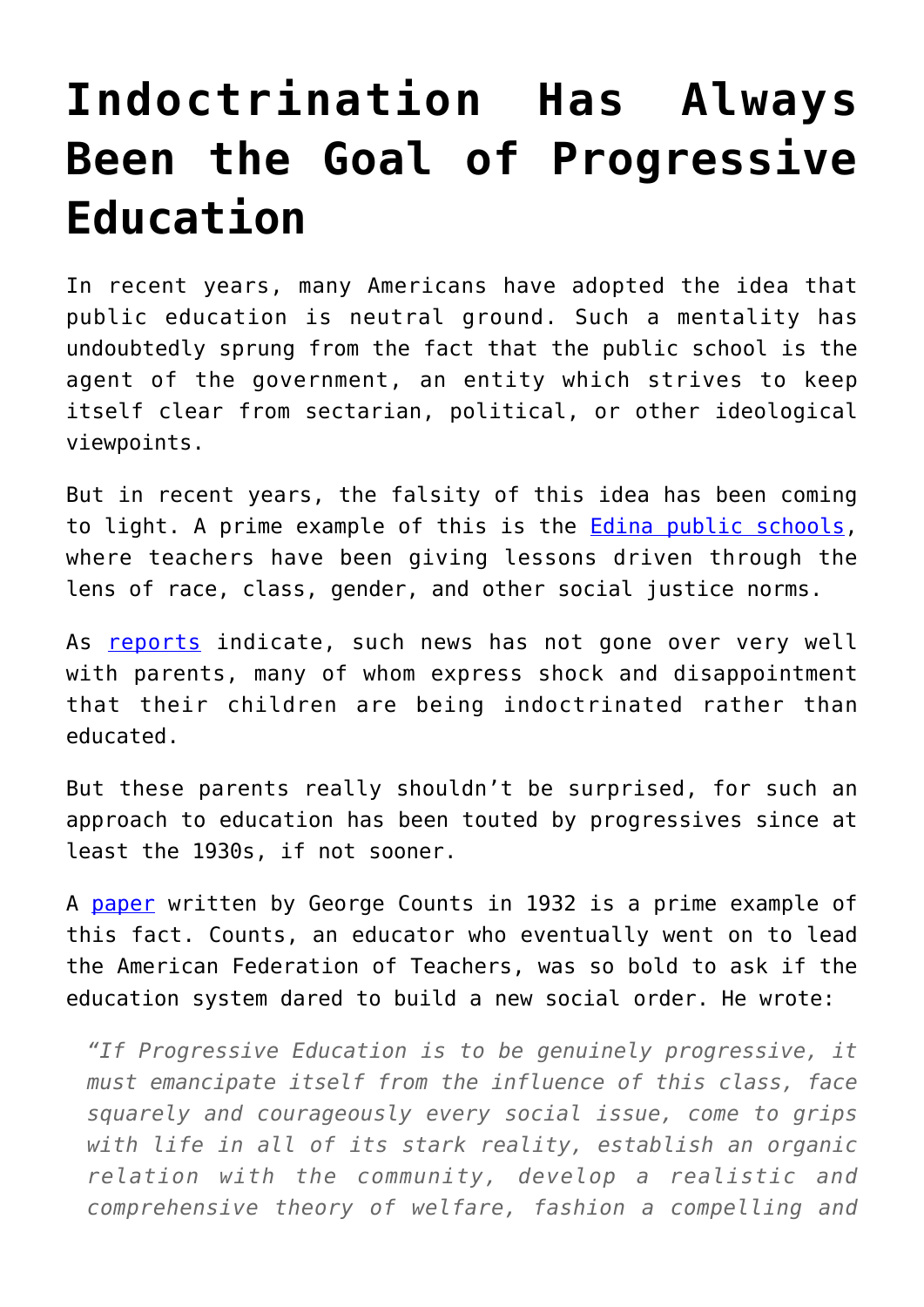*challenging vision of human destiny, and become less frightened than it is today at the bogies of imposition and indoctrination."*

Counts went on to say that education in the 1930s was operating under several fallacies, one of which was the concept of valueless, or non-biased instruction:

*"There is the fallacy that the school should be impartial in its emphases, that no bias should be given instruction. … My thesis is that complete impartiality is utterly impossible, that the school must shape attitudes, develop tastes, and even impose ideas."*

In order to accomplish this purpose, Counts recognized how necessary it was to line up biased tools to aid in the indoctrination process:

*"This means that some selection must be made of teachers, curricula, architecture, methods of teaching. And in the making of the selection the dice must always be weighted in favor of this or that. Here is a fundamental truth that cannot be brushed aside as irrelevant or unimportant; it constitutes the very essence of the matter under discussion. … I am sure, however, that this means stacking the cards in favor of the particular systems of value which we may happen to possess. … I would merely contend that as educators we must make many choices involving the development of attitudes in boys and girls and that we should not be afraid to acknowledge the faith that is in us or mayhap the forces that compel us."*

In essence, Counts understood that education is primarily values-based. Those values can be traditional, they can be progressive, or they can be something else, but inevitably, they will be whatever those at the head of the class or the